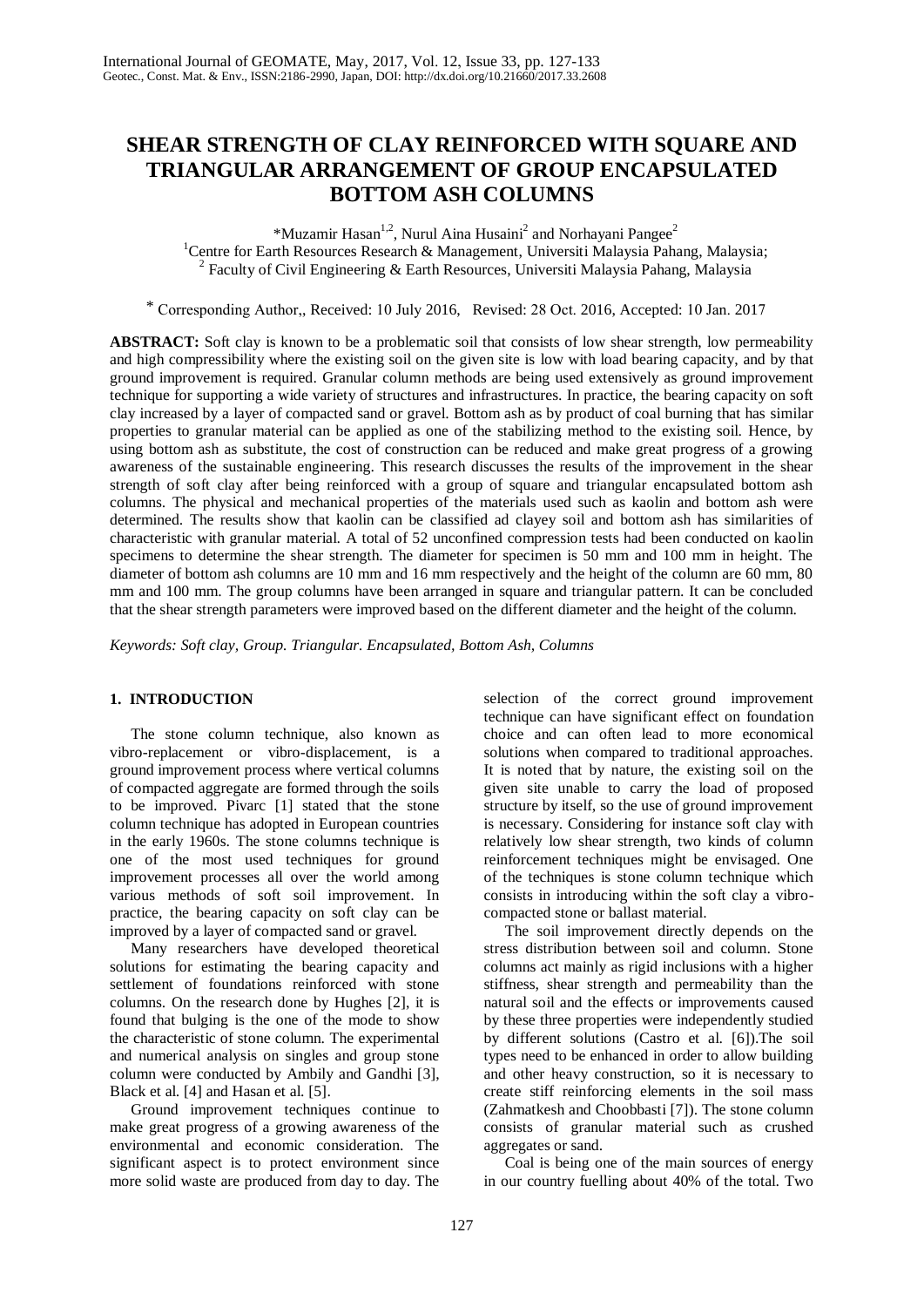kinds of coal waste products consist of fly ash and bottom ash. Based on the findings by Singh and Siddique [8], bottom ash forms up to 25% of the total ash and fly ash forms the remaining 75%. Muhardi et al. [9] has reported that the Tanjung Bin power station is one of the four coal power plant in Malaysia, producing 180 tons/day of bottom ash and 1620 tons/day of fly ash from 18000 tons/day of coal burning As well known, coal bottom ash is formed in coal furnaces. Bottom ash by product of coal burning as stone column can be apply as one of the stabilizing method to the existing soft soil before construction to reduce the unacceptable settlement and improve the load bearing capacity of the foundations.

Soft clay is known as a problematic soil and the design of foundation on soft clay has been the concern of engineers since the beginning of soil engineering. Soft soil foundations can cause excessive settlement, initiating undrained failure of the infrastructure if proper ground improvement is not carried out (Indraratna et al. [10]). The substitution of granular material such as coal bottom ash could lead to significant effect on soft clay improvement. According to Marto et al. [11]), coal is one of natural resources that existed due to the chemical and geological alteration of materials formed by plants over tens or hundreds of millions of year in the past.

The utilization of waste material is one of the best techniques to achieved sustainable development (Hasan et al. [5]). Most of the waste disposals are being dumped near the factory. Hence, it will increase the expenses as there need to obtain large areas of dump yard. In construction industry, the utilization of coal ash which needs large quantity of material shows the problem of coal ash disposal. Other than that, the power industry need to take responsibility of disposal unused coal ash and finally places a concern to the electricity consumer. It has been reported that the Tanjung Bin power plant needs about 18,000 tons/day of coal to generate electricity (Marto et al., [11]).

However, the large quantity disposal of coal ash in landfills will be considerable concern to an environmental issues and creating to the increase requirement for disposal space. The disposal of coal ash becomes an environmental issues due to coal bottom ash is simply disposed of on open land. Environment concerns are increasing day by day because the disposal of bottom ash is risk to human health and the environment. The method of burning the residues create the fuss of environmental problem which it generates air pollution.

Previously, stated that there is strongly possibility of coal bottom ash being as substitute as granular material for ground improvement technique. The using of bottom ash as an alternative to replace the natural sand in produced concrete. Bottom ash

use in concrete is important to show the fact that sources of natural sand are getting depleted gradually. The methods of burning the residues often become environmental issues which generates air pollution. But, if in the positive side, it is an alternative method that has provided to optimize the usage of waste as product in construction industry.

# **2. METHODS**

# **2.1 Preparation of Samples**

The soft clay was prepared using customized compaction method and bottom ash columns (BAC) had been installed in the soft clay using the replacement method. Every kaolin specimen was created with 50 mm in diameter and 100 mm in height. The kaolin was air dried and then mixed with 20% of water which is the optimum moisture content of the kaolin. After uniform mixing of kaolin and distilled water, the 341 g of wet kaolin was required to fill into the customized mould to create one test specimen. The kaolin was poured into the customized mould in 3 layers. Every layer was compacted with 5 free fall blows by customized steel extruder. The customized mould was designed so that the amount of clay using inside it will be compressed into a 50 mm diameter and 100 mm high of specimen. By this uniformity, the dimension and volume of each specimen could be maintained since the mass and volume of the mould were almost same.

# **2.2 Installation of Bottom Ash Column**

One batch of kaolin specimen had 52 samples with 50 mm in diameter and 100 mm in height. Each batch of kaolin specimen contains the same penetration ratio which is 0, 0.6, 0.8 and 1.0, but different size diameter of columns and area replacement ratio. The sample without any reinforcement of bottom ash which is 0 penetration ratio was used as the 'controlled sample' to determine the shear strength of unreinforced sample. Unconfined compression test was applied to test every same penetration ratio for four times to obtain an average value. For installation of bottom ash, the holes were drilled in square and triangular for different sizes with 10 mm and 16 mm in different height of 60 mm, 80 mm and 100 mm. The raining method was used through the process of installation and densification of bottom ash. The, the nonwoven geotextile with 6 different holes has been encased for each sample.

There were four different batches of specimens installed with geotextile tested as tabulated in Table 1. The replacement method was selected to remove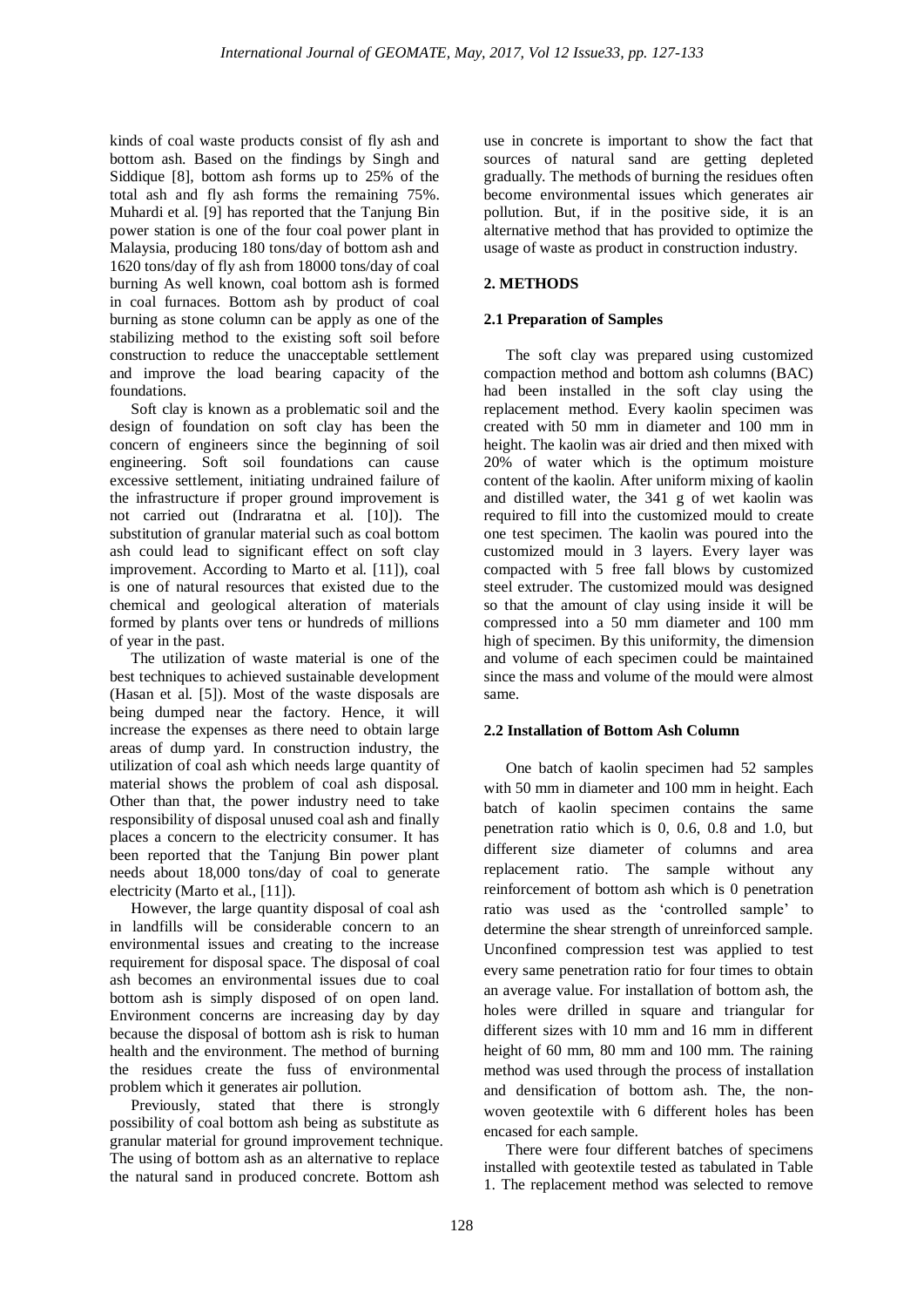clay and created holes for the bottom ash column to be installed. Fig. 1 and 2 show the detailed arrangement of the columns with different area replacement ratio.

Table 1 Sample with Variables of Bottom Ash Installation

| Sample | No. of  | Diameter | Area      | Height of       |
|--------|---------|----------|-----------|-----------------|
|        | Columns | of       | Ratio,    | Penetratio      |
|        |         | Columns  | $A_c/A_s$ | n Ratio         |
|        |         | (mm)     | (% )      | $(H_c/H_s)$     |
| А      | 3       | 10       | 12.0      | 0, 0.6, 0.8,    |
|        |         |          |           | 1.0             |
| В      | 3       | 16       | 30.72     | $0, 0.6, 0.8$ , |
|        |         |          |           | 1.0             |
| C      |         | 10       | 16        | $0, 0.6, 0.8$ , |
|        |         |          |           | 1.0             |
| D      | 4       | 16       | 40.96     | $0, 0.6, 0.8$ , |
|        |         |          |           |                 |



Fig. 1 Detailed Columns Arrangement for 12% and 16% Area Replacement Ratio



Fig. 2 Detailed Columns Arrangement for 30.72% and 40.96% Area Replacement Ratio

### **3. RESULTS**

### **3.1 Summary of Main Materials**

Table 2 and 3 show the summary of the properties of kaolin clay and bottom ash. A summary of non-woven geotextile was tabulated in Table 4. Based on the tests done kaolin clay, it can be observed that kaolin clay had the similarity characteristic with the soft clay. Meanwhile, bottom ash was proven that are relatively similar to the

granular material such as sand and fine gravel. Therefore, bottom ash has the potential to be used as substitute for granular column.

Table 2 Summary of kaolin clay properties

| Properties                           | Result                       |
|--------------------------------------|------------------------------|
| Liquid Limit                         | 41.3%                        |
| <b>Plastic Limit</b>                 | 31.25%                       |
| Plasticity Index                     | 10.05%                       |
| Specific Gravity                     | 2.62                         |
| <b>Falling Head Permeability</b>     | $1.124 \times 10^{-9}$ m/sec |
| <b>Standard Compaction</b>           |                              |
| Characteristic:                      |                              |
| -Maximum dry density, $\rho_{d,max}$ | $1.58 \text{ kg/m}^3$        |
| -Optimum moisture content,           | 20%                          |
| $W_{\text{opt}}$                     |                              |
| Soil Classification                  |                              |
| $-(AASHTO)$                          | $A - 7 - 6^b$                |
| -USCS (Plasticity Chart)             | ML                           |

Table 3 Summary of bottom ash properties

| Result                             |
|------------------------------------|
| $2 \text{ mm}$ to 0.6 mm           |
| 98%                                |
| 2.33                               |
| $1.57 \times 10^{-3}$ m/sec        |
|                                    |
| $1.34$ kg/m <sup>3</sup><br>21.75% |
|                                    |
|                                    |
| 89.71 kPa<br>$23.93^{\circ}$       |
|                                    |

Table 4 Summary of Polyster Non-woven Geotextile Needle punched properties (MTS 130)

| Properties (Typical)         | Unit        | <b>MTS 130</b> |
|------------------------------|-------------|----------------|
|                              |             |                |
| Material                     |             | Polyster       |
|                              |             |                |
|                              |             |                |
| Unit Weight, y               | $g/m^2$     | 130            |
|                              |             |                |
| <b>Thickness</b>             | mm          | 1.08           |
|                              |             |                |
| <b>Mechanical Properties</b> | <b>Unit</b> | <b>MTS 130</b> |
|                              |             |                |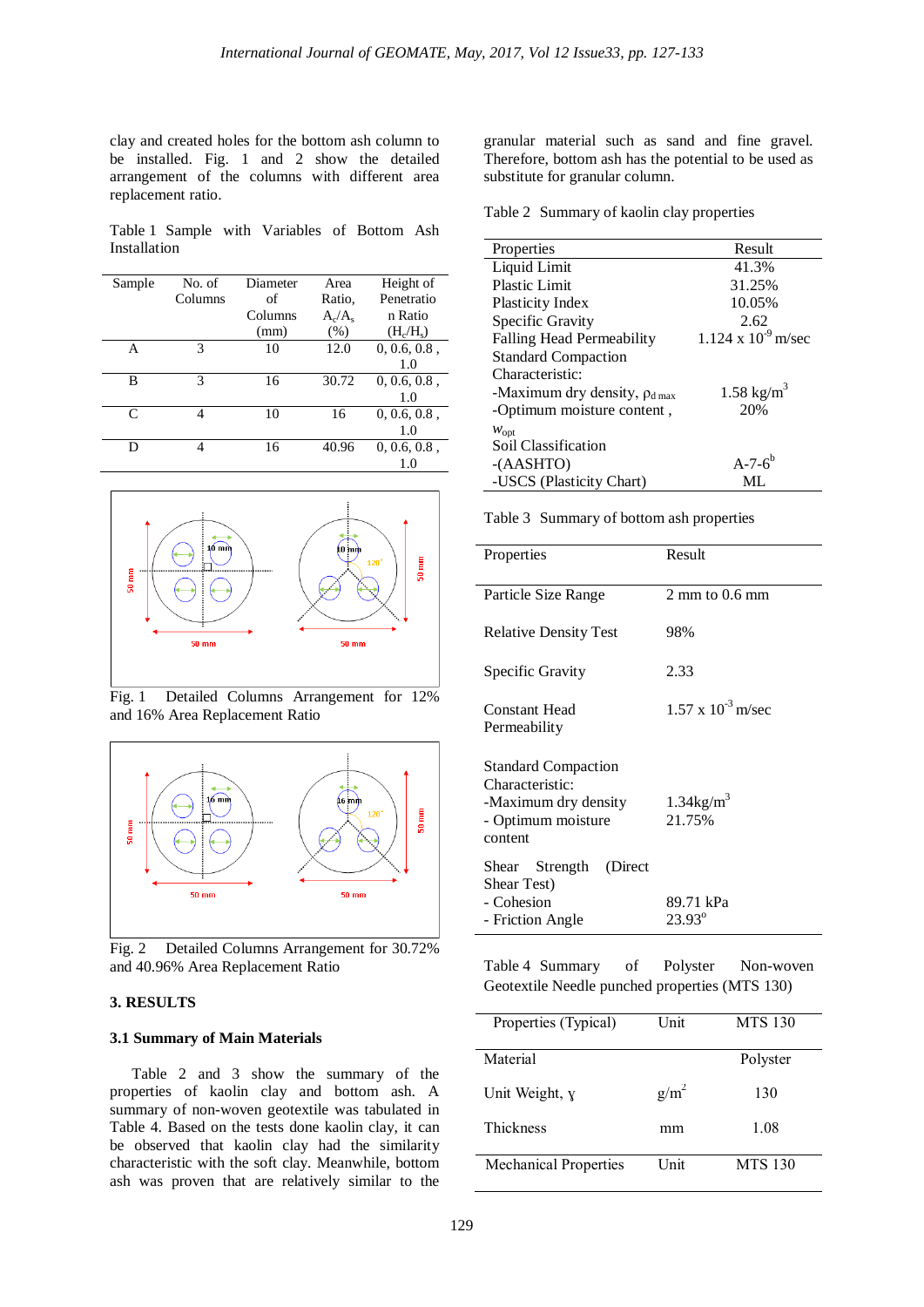| Max. Tensile Strength,   | kN/m          | 10.0  |
|--------------------------|---------------|-------|
| MD                       |               |       |
| Max. Tensile Strength,   | kN/m          | 9.3   |
| MD                       |               |       |
| Elongation at Max.       | $\frac{0}{0}$ | 56.0  |
| Tensile Strength, MD     |               |       |
| Elongation at Max.       | $\frac{0}{0}$ | 84.0  |
| Tensile Strength, CD     |               |       |
| CBR puncture             | kN/m          | 2.2   |
| strength                 |               |       |
| <b>Trapezoid Tearing</b> | N             | 350   |
| Strength, MD             |               |       |
| <b>Trapezoid Tearing</b> | N             | 280   |
| Strength, CD             |               |       |
| Index puncture           | N             | 310.3 |
| Strength, MD             |               |       |
| Apparent opening size    | μm            | 140   |
| Vertical permeability    | cm/s          | 0.27  |
| Grab Tensile Strength,   | N             | 620.2 |
| MD                       |               |       |
| Grab Tensile Strength,   | N             | 668.0 |
| MD                       |               |       |

#### **3.2 Unconfined Compression Test**

#### *3.2.1 Stress-Strain Behaviour under Axial Load*

A total of 52 unconfined compression test (UCT) had been conducted on kaolin specimens to determine the shear strength of soft clay reinforced with bottom ash column. Each batch of kaolin specimen contains the same penetration ratio, which is 0, 0.6, 0.8, and 1.0, but different size diameter of columns and area replacement ratio. Unconfined compression test was applied to test every same penetration ratio for four times to obtain an average value. The sample without any reinforcement of bottom ash, which is of 0 penetration ratio, was used as the 'controlled sample' to determine the shear strength of unreinforced sample. The non-woven geotextile with 6 different sizes as same as the drifted holes has been encased for each samples.

The values of average stress and average axial strain for 'controlled sample' and specimens reinforced with triangular and square pattern of bottom ash columns had been tested under Unconfined Compression Test were tabulate in the Table 5. The stress-strain responses of 12% and 30.72% area replacement ratio at different penetration ratio (0, 0.6, 0.8 and 1.0) were plotted in Fig. 3 and Fig. 4, respectively. From the graph, the shear strength and axial stiffness of the specimens increase after being reinforced by triangular bottom ash column. Similar behavior was obtained in 16% and 40.96% area replacement ratio with different penetration ratio (0,

0.6, 0.8 and 1.0) and the graph were plotted as shown in Fig. 5 and 6 respectively. Both triangular and square pattern of bottom ash columns reinforcement increase the stiffness of the specimens.

Table 5 Average stress and average axial strain at different replacement ratio and different penetration ratio

| Area replacement<br>ratio, $A_c/A_s$ (%) | Height of<br>penetration<br>ratio,<br>$H_c/H_s$ | Average<br><b>Stress</b><br>(kPa) | Average<br>Axial<br>Strain<br>$(\%)$ |
|------------------------------------------|-------------------------------------------------|-----------------------------------|--------------------------------------|
| $\boldsymbol{0}$                         | $\boldsymbol{0}$                                | 18.88                             | 1.79                                 |
|                                          | 0.6                                             | 19.45                             | 1.37                                 |
| 12%                                      | 0.8                                             | 28.23                             | 1.82                                 |
|                                          | 1.0                                             | 22.11                             | 1.35                                 |
|                                          | 0.6                                             | 24.12                             | 1.86                                 |
| 16%                                      | 0.8                                             | 27.54                             | 1.93                                 |
|                                          | 1.0                                             | 25.25                             | 1.78                                 |
|                                          | 0.6                                             | 22.12                             | 1.3                                  |
| 30.72%                                   | 0.8                                             | 19.62                             | 1.23                                 |
|                                          | 1.0                                             | 19.07                             | 1.43                                 |
|                                          | 0.6                                             | 21.48                             | 2.26                                 |
| 40.96%                                   | 0.8                                             | 19.68                             | 1.55                                 |
|                                          | 1.0                                             | 20.82                             | 1.45                                 |



Fig. 3 Average Stress versus Axial Strain for 12% area replacement ratio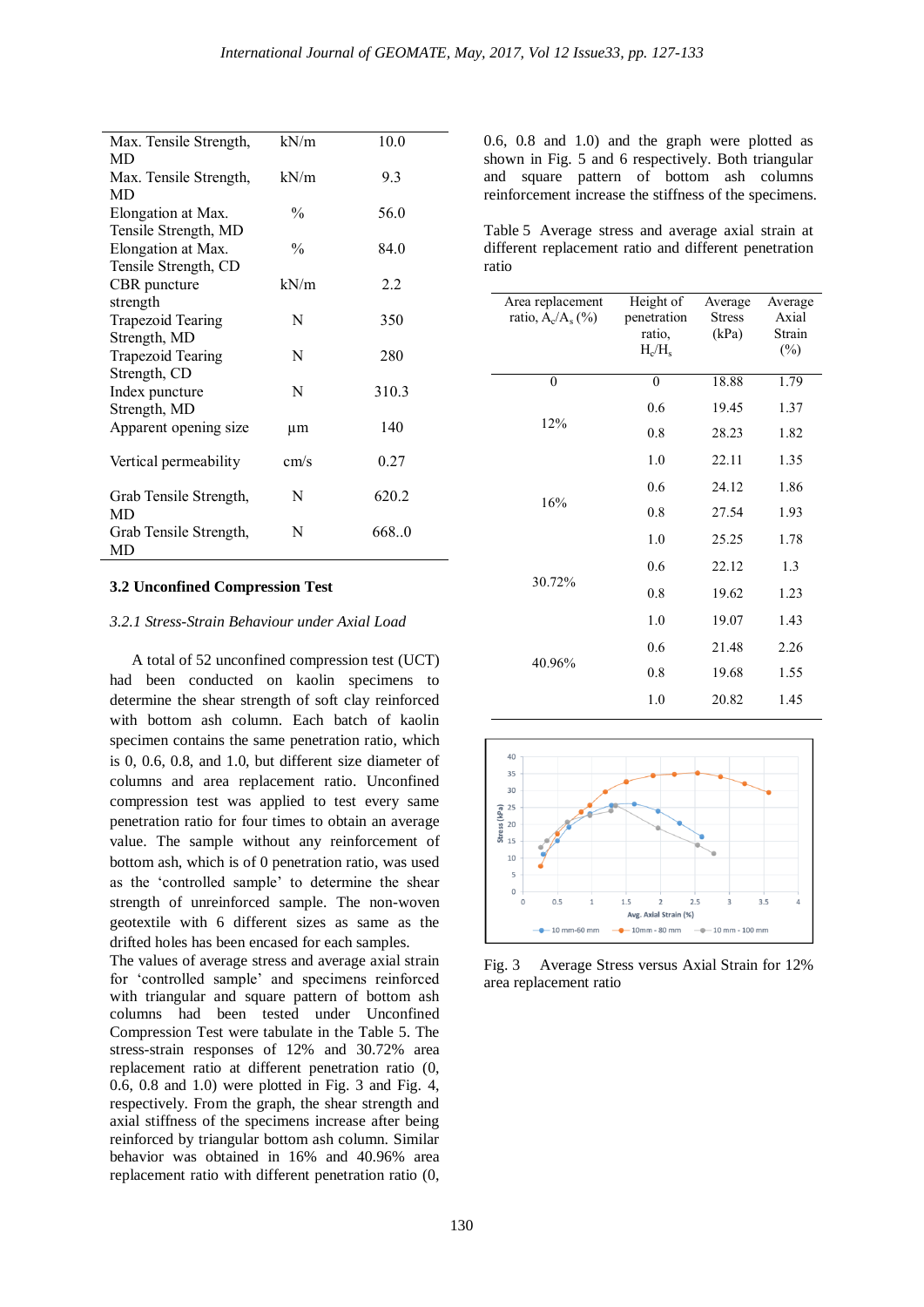

40.96% area replacement ratio

### **3. 3 Effect of Bottom Ash Columns on Shear Strength**

Table 6 shows the result of shear strength for 'controlled sample' and samples reinforced with different diameters for both triangular and square pattern of bottom ash at different column penetration under Unconfined Compression Test (UCT).

For triangular bottom ash column reinforcement

impro

Fig. 4 Average Stress ve 30.72% area replacement rati ement ratio, the increase in Table 6 Result of Unconfined Compression Test

| Sample  | No of            | Column           | Area Ratio,   | Column                    | Column Height    | Shear    | Improvement      |
|---------|------------------|------------------|---------------|---------------------------|------------------|----------|------------------|
|         | Columns          | Diameter         | $A_c/A_s$ (%) | Height                    | Penetration      | Strength | Shear Strength   |
|         |                  | (mm)             |               | (mm)                      | Ratio, $H_c/H_s$ | (kPa)    | $(\%)$           |
|         |                  |                  |               | Controlled Sample         |                  |          |                  |
| C       | $\boldsymbol{0}$ | $\boldsymbol{0}$ | $\theta$      |                           | $\mathbf{0}$     | 18.88    | $\boldsymbol{0}$ |
|         |                  |                  |               | Triangular Column (10 mm) |                  |          |                  |
|         | 3                | 10               |               | 60                        | 0.6              | 19.46    | 3.05             |
| Batch 1 | 3                | 10               | 12            | 80                        | 0.8              | 28.23    | 49.54            |
|         | 3                | 10               |               | 100                       | 1.0              | 22.11    | 17.09            |
|         |                  |                  |               | Triangular Column (16 mm) |                  |          |                  |
|         | 3                | 16               |               | 60                        | 0.6              | 22.12    | 17.16            |
| Batch 2 | 3                | 16               | 30.72         | 80                        | 0.8              | 19.62    | 3.9              |
|         | 3                | 16               |               | 100                       | 1.0              | 19.07    | 1.03             |
|         |                  |                  |               | Square Column (10 mm)     |                  |          |                  |
|         | 4                | 10               |               | 60                        | 0.6              | 24.12    | 27.74            |
| Batch 3 | 4                | 10               | 16            | 80                        | 0.8              | 27.54    | 45.88            |
|         | 4                | 10               |               | 100                       | 1.0              | 25.25    | 33.75            |
|         |                  |                  |               | Square Column (10 mm)     |                  |          |                  |
|         | 4                | 16               |               | 60                        | 0.6              | 21.48    | 13.78            |
| Batch 4 | 4                | 16               | 40.96         | 80                        | 0.8              | 19.68    | 4.24             |
|         | 4                | 16               |               | 100                       | 1.0              | 20.82    | 10.25            |
|         |                  |                  |               |                           |                  |          |                  |



Fig. 5: Average Stress versus Axial Strain for 16% area replacement ratio



ration ratio, Hc/Hs of 0.6,0.8 and 1.0 respectively. As for 30.72% area replacement ratio, the improvement shear strengths are 17.16%, 3.9% and 1.03% for 0.6, 0.8 and 1.0 of sample penetration ratio respectively.

Meanwhile, for square bottom ash column reinforcement with 16% area replacement ratio, the increase in improvement shear strength are 27.74%,45.88% and 33.75% at sample penetration ratio, Hc/Hs of 0.6,0.8 and 1.0 respectively. While for 40.96% area replacement ratio, the increasing of improvement shear strength are 13.78%, 4.24% and 10.25% at 0.6, 0.8 and 1.0 sample penetration ratio respectively. The shear strength of triangular and square pattern reinforced with bottom ash column was increased significantly compared to the samples without reinforcement.

# **3.4 Effect of Bottom Ash Columns on Shear Strength**

Improvement shear strength versus area replacement ratio is shown in Fig. 7, Ac/As of triangular and square pattern for area 12%, 30.72%, 16% and 40.96% with sample penetration ratio at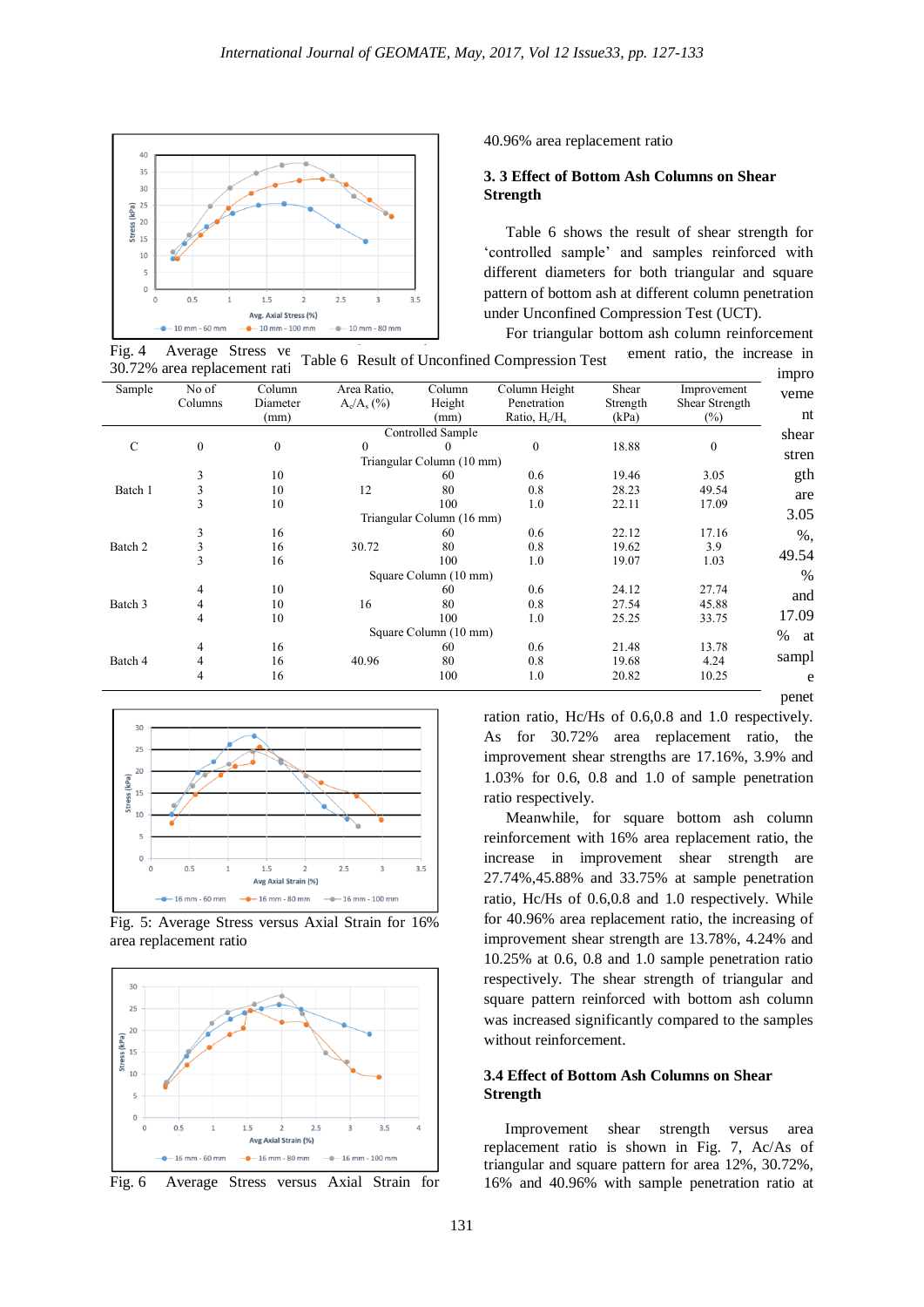0.6, 0.8 and 1.0 respectively. For triangular encapsulated bottom ash column, the performance of 12% area replacement ratio contribute the greater increment in improvement shear strength compare to 30.72% area replacement ratio. While, the square encapsulated bottom ash column with area replacement of 16% has the greater value in improvement shear strength compare to area 40.96%. This is due to the area replacement of column is too big. As reported by Malarvizhi and Ilamparuthi [12], when the encased stone column is subjected to vertical load, the column material tends to dilate and induces lateral pressure.



Fig. 7 Improvement Shear Strength versus Area Replacement Ratio

The results show that as the shear strength decrease as the diameter of the bottom ash columns increase. The results are in contradicted with the results done by Maakaroun et al. [13]. They explained that as the reinforcement area ratio increased, both the stiffness and shear strength of the specimens increased.

#### **3.5 Effect of Height Penetration Ratio**

Fig. 8 shows the increment of improvement shear strength at different height penetration ratio (0.6, 0.8 and 1.0) for triangular and square pattern encapsulated bottom ash column respectively. The percentage of improvement shear strength increased as the column penetration of bottom ash is increased. This is due to where the amounts of soil replaced by stiffer material which is bottom ash that help increase the strength improvement of the specimens. The result is in line with the previous research which done by Hasan et al. [5], who explained the shear strength of soft clay was increased as the height of the column increased. The improvement of shear strength for group column is in line with the increase of height of the bottom ash column.



Fig. 8 Improvement Shear Strength versus Height Penetration Ratio

Based on figure above, it shows that the samples triangular partially reinforced with bottom ash column at 0.8 penetration ratio with area penetration 12%, the improvement shear strength is much higher compared to partially at 0.6 and fully-reinforced at 1.0 with area 30.72%. Similar to triangular column, the square partially penetrating column at 0.8 with area penetration ratio of 16% gives high increment in improvement shear strength compared to partially at 0.6 and fully-reinforced at 1.0 with area 40.96%. It proves that the improvement shear strength does not depend on area penetration only, but the height penetration ratio of bottom ash column as well.

The result from this study is in line with the 'critical column length' idea proposed by McKelvey et al. [14], Maakaroun et al. [13] and Hasan et al. [5] where there is no improvement in shear strength beyond the 'critical column length'. Results of the experimental investigations indicate that 'critical column length' occurred particularly in the top 4 to 5 diameter of the column. The column length greater than five diameters may no longer participate in increasing the load carrying capacity of soft cohesive clays attributed to the brittleness of bottom ash; the risk of the column to fail is higher beyond this critical length.

### **4. CONCLUSIONS**

The improvement of shear strength for group triangular and square column is in line with the increase of the height of the bottom ash column. It proves that the improvement shear strength does not depend on area penetration only, but the height penetration ratio of bottom ash column as well. The samples triangular partially reinforced with bottom ash column at 0.8 penetration ratio with area penetration 12%, the improvement shear strength is much higher compared to partially at 0.6 and fullyreinforced at 1.0 with area 30.72%. Similar to triangular column, the square partially penetrating column at 0.8 with area penetration ratio of 16%